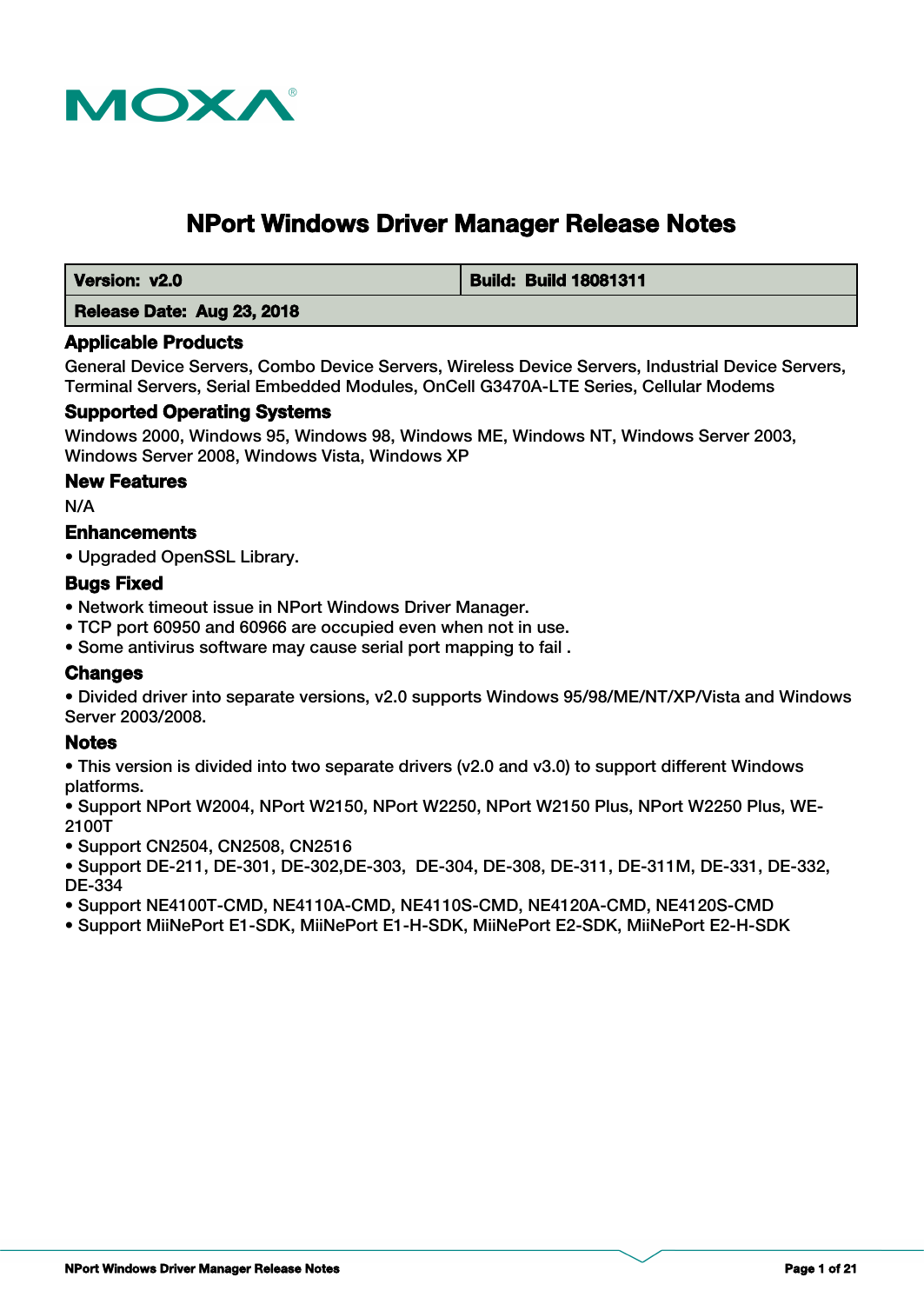

| Version: v1.19           | <b>Build: Build 16072517</b> |
|--------------------------|------------------------------|
| <b>Release Date: N/A</b> |                              |

General Device Servers, Combo Device Servers, Wireless Device Servers, Industrial Device Servers, Terminal Servers, Serial Embedded Modules, OnCell G3470A-LTE Series, Cellular Modems

#### **Supported Operating Systems**

Windows 10, Windows 2000, Windows 7, Windows 8, Windows 8.1, Windows 95, Windows 98, Windows ME, Windows NT, Windows Server 2003, Windows Server 2008, Windows Server 2008 R2, Windows Server 2012, Windows Server 2012 R2, Windows Vista, Windows XP

# **New Features**

- Supports OnCell Series models.
- Driver supports RTS Toggle. Please refer the release note of each Moxa product for support information.
- Supports Windows 10.
- Supports CN2650I-8-HV-T/CN2650I-16-HV-T.

#### **Enhancements**

- Added a serial communication parameter to the import and export function.
- Supports SetupComm to adjust InQueue size.
- Supports command-line installation/removal.

### **Bugs Fixed**

- nptdrv2.sys cannot be overwritten when updating to a newer version.
- KERNEL\_SECURITY\_CHECK\_FAILURE BSOD caused by NETIO.sys.
- User program will hang when purging incoming data.

# **Changes**

N/A

#### **Notes**

• Support NPort W2004, NPort W2150, NPort W2250, NPort W2150 Plus, NPort W2250 Plus, WE-2100T

- Support CN2504, CN2508, CN2516
- Support DE-211, DE-301, DE-302,DE-303, DE-304, DE-308, DE-311, DE-311M, DE-331, DE-332, DE-334
- Support NE4100T-CMD, NE4110A-CMD, NE4110S-CMD, NE4120A-CMD, NE4120S-CMD
- Support MiiNePort E1-SDK, MiiNePort E1-H-SDK, MiiNePort E2-SDK, MiiNePort E2-H-SDK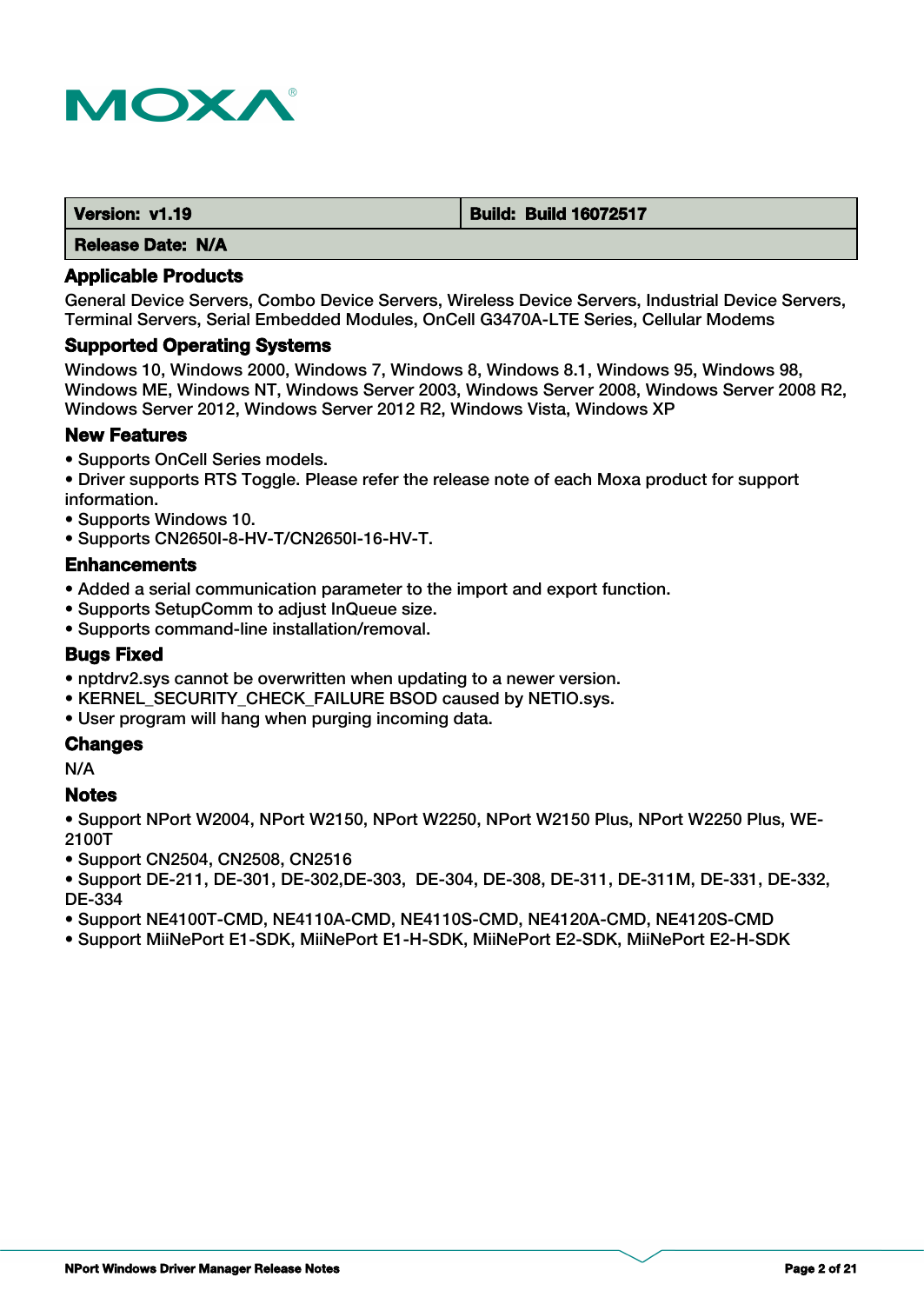

| Version: v1.18           | <b>Build: Build 15022515</b> |
|--------------------------|------------------------------|
| <b>Release Date: N/A</b> |                              |

General Device Servers, Combo Device Servers, Wireless Device Servers, Industrial Device Servers, Terminal Servers, Serial Embedded Modules

#### **Supported Operating Systems**

Windows 2000, Windows 7, Windows 8, Windows 8.1, Windows 95, Windows 98, Windows ME, Windows NT, Windows Server 2003, Windows Server 2008, Windows Server 2008 R2, Windows Server 2012, Windows Server 2012 R2, Windows Vista, Windows XP

#### **New Features**

• Added new function: Ignore TX Purge.

#### **Enhancements**

N/A

### **Bugs Fixed**

• Utility would show a warning message "duplicate IP" after searching for devices with different IPs on an IPv6 only PC.

• In Windows XP, mapping ports are deleted even before confirming the uninstall process of the utility.

• In Windows 7, the mapping ports don't get deleted even after the utility is uninstalled.

• The import function shows the wrong warning message when the import file has COM numbers which have already been mapped.

• Utility will show a warning message when importing an import file that contains COM numbers that already exist.

• NPort Windows Driver Manager maps COM ports that overlap with the MSB COM port when the manager is opened before installing the MSB driver.

#### **Changes**

N/A

#### **Notes**

• Support NPort W2004, NPort W2150, NPort W2250, NPort W2150 Plus, NPort W2250 Plus, WE-2100T

• Support CN2504, CN2508, CN2516

• Support DE-211, DE-301, DE-302,DE-303, DE-304, DE-308, DE-311, DE-311M, DE-331, DE-332, DE-334

• Support NE4100T-CMD, NE4110A-CMD, NE4110S-CMD, NE4120A-CMD, NE4120S-CMD

• Support MiiNePort E1-SDK, MiiNePort E1-H-SDK, MiiNePort E2-SDK, MiiNePort E2-H-SDK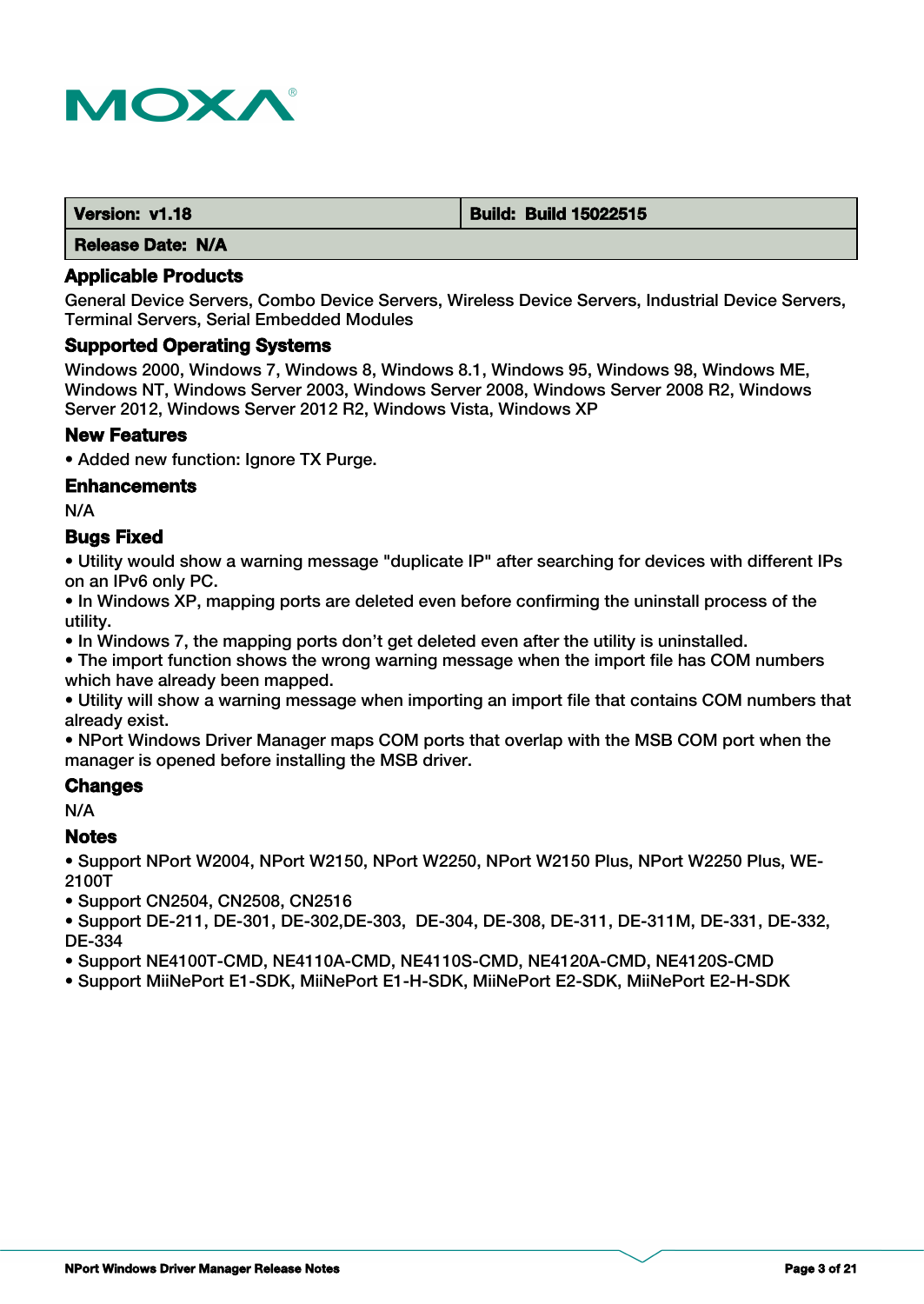

| Version: v1.17           | <b>Build: Build 13020109</b> |
|--------------------------|------------------------------|
| <b>Release Date: N/A</b> |                              |

General Device Servers, Combo Device Servers, Wireless Device Servers, Industrial Device Servers, Terminal Servers, Serial Embedded Modules

#### **Supported Operating Systems**

Windows 2000, Windows 7, Windows 8, Windows 95, Windows 98, Windows ME, Windows NT, Windows Server 2003, Windows Server 2008, Windows Server 2008 R2, Windows Server 2012, Windows Vista, Windows XP

# **New Features**

- Supports Windows 8.
- Supports Windows 2012.
- Reverse Real COM mode supports "Always accept open requests".
- Supports NPort 5150AI-M12/5250AI-M12/5250AI-M12.

#### **Enhancements**

• Allowed changing the waiting time in run-time when user closes a port which contains queuing data.

# **Bugs Fixed**

- Found no module name device when searching for NPort.
- NPort Windows Driver Manager could not add ports under Windows NT.

• In classic mode, if data cannot be written and a timeout occurs, the driver may return a successful result to the application.

- COM port mapping fails on Windows 2012.
- Unable to select an IPv6 interface from the IPv6 settings page.
- Unable to change setting of "Drop writing data".
- Failed to map COMs with Reverse Real COM mode after importing a configuration in Driver Manager.
- User could remove a mapping port even if the port was still in use.

# **Changes**

N/A

# **Notes**

• Support NPort W2004, NPort W2150, NPort W2250, NPort W2150 Plus, NPort W2250 Plus, WE-2100T

• Support CN2504, CN2508, CN2516

• Support DE-211, DE-301, DE-302,DE-303, DE-304, DE-308, DE-311, DE-311M, DE-331, DE-332, DE-334

- Support NE4100T-CMD, NE4110A-CMD, NE4110S-CMD, NE4120A-CMD, NE4120S-CMD
- Support MiiNePort E1-SDK, MiiNePort E1-H-SDK, MiiNePort E2-SDK, MiiNePort E2-H-SDK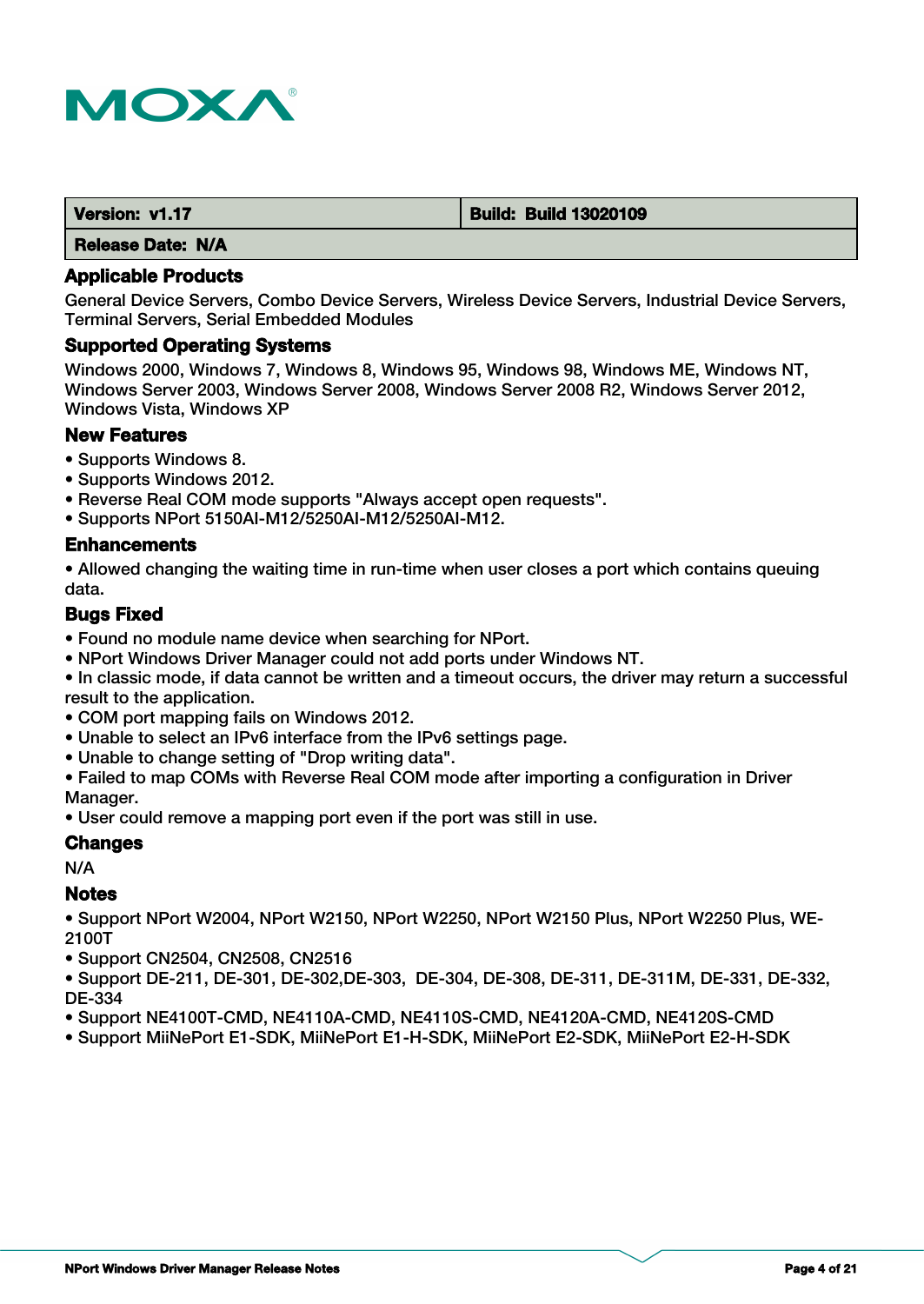

| Version: v1.16 | <b>Build: Build 12050214</b> |
|----------------|------------------------------|
| ____           |                              |

# **Applicable Products**

General Device Servers, Combo Device Servers, Wireless Device Servers, Industrial Device Servers, Terminal Servers, Serial Embedded Modules

# **Supported Operating Systems**

Windows 2000, Windows 7, Windows 95, Windows 98, Windows ME, Windows NT, Windows Server 2003, Windows Server 2008, Windows Server 2008 R2, Windows Vista, Windows XP

#### **New Features**

• Supports NPort W2150A/W2250A.

#### **Enhancements**

N/A

# **Bugs Fixed**

• Search termination problem when the reply content is incorrect.

# **Changes**

N/A

# **Notes**

• Support NPort W2004, NPort W2150, NPort W2250, NPort W2150 Plus, NPort W2250 Plus, WE-2100T

• Support CN2504, CN2508, CN2516

• Support DE-211, DE-301, DE-302,DE-303, DE-304, DE-308, DE-311, DE-311M, DE-331, DE-332, DE-334

• Support NE4100T-CMD, NE4110A-CMD, NE4110S-CMD, NE4120A-CMD, NE4120S-CMD

• Support MiiNePort E1-SDK, MiiNePort E1-H-SDK, MiiNePort E2-SDK, MiiNePort E2-H-SDK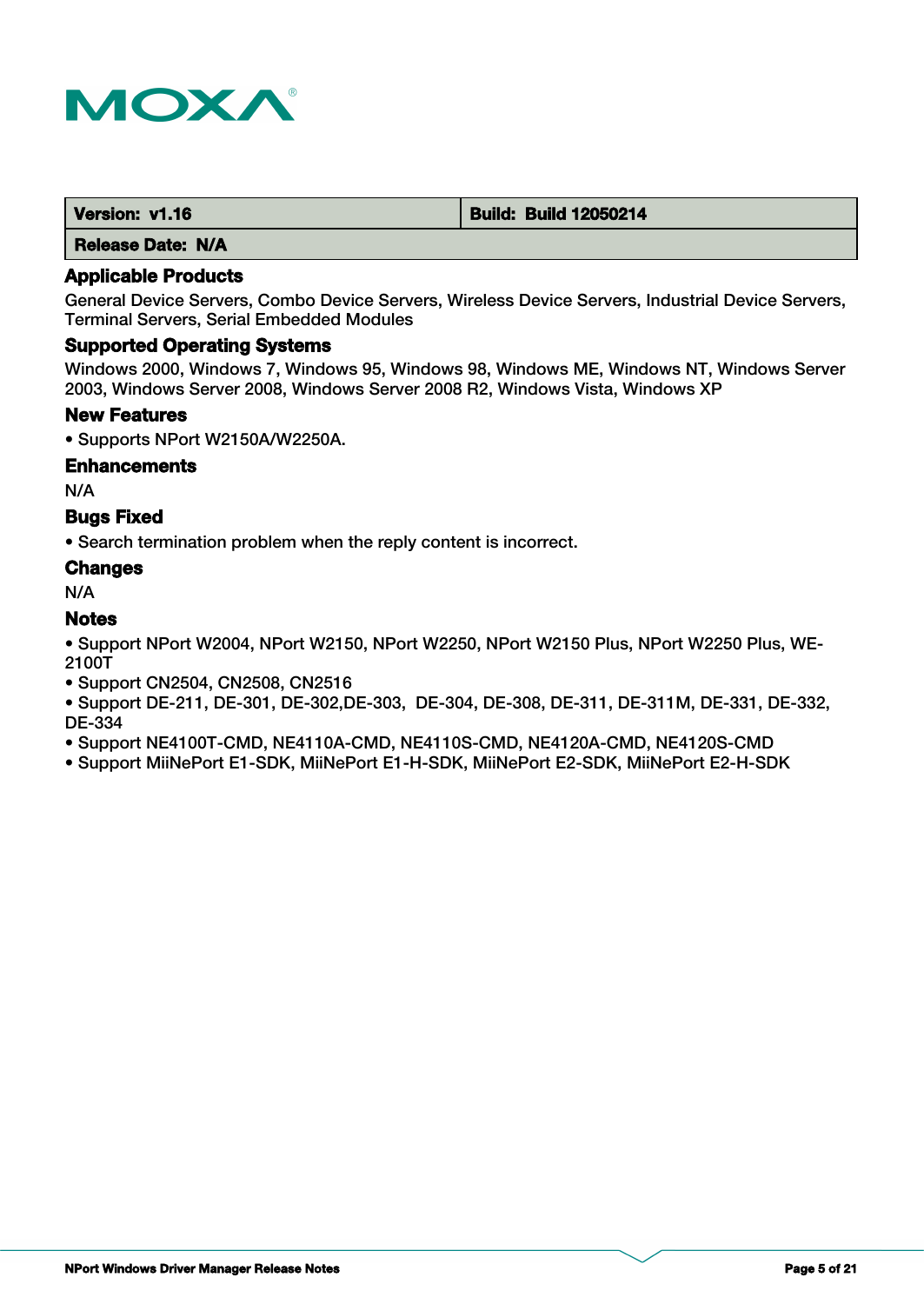

| Version: v1.15 | <b>Build: Build 12030812</b> |
|----------------|------------------------------|
|                |                              |

### **Applicable Products**

General Device Servers, Combo Device Servers, Wireless Device Servers, Industrial Device Servers, Terminal Servers, Serial Embedded Modules

#### **Supported Operating Systems**

Windows 2000, Windows 7, Windows 95, Windows 98, Windows ME, Windows NT, Windows Server 2003, Windows Server 2008, Windows Server 2008 R2, Windows Vista, Windows XP

#### **New Features**

- Supports MiiNePort E1/E1-H/E2/E2-H SDK.
- Supports MiiNePort W1.
- Supports MiiNePort E3, E3-H.
- Supports NPort P5150A.
- Supports new option: "Always Accept Open Requests" without queue data.
- Supports removing the "inf" files created by the uninstaller utility.

#### **Enhancements**

N/A

# **Bugs Fixed**

• Driver cannot detect TCP connection loss when an NPort powers off for a while under Windows 7.

• Port will crash when the user opens an NPort with a baudrate that is more than the NPort can support.

• Driver will turn off the modem status when an NPort powers off.

• Driver causes a system BSOD when opening and closing repeatedly under Windows Server 2008 R2.

• Memory fault issue when mapping port numbers for more than 512 ports and modifying the port settings.

# **Changes**

N/A

# **Notes**

• Support NPort W2004, NPort W2150, NPort W2250, NPort W2150 Plus, NPort W2250 Plus, WE-2100T

• Support CN2504, CN2508, CN2516

• Support DE-211, DE-301, DE-302,DE-303, DE-304, DE-308, DE-311, DE-311M, DE-331, DE-332, DE-334

- Support NE4100T-CMD, NE4110A-CMD, NE4110S-CMD, NE4120A-CMD, NE4120S-CMD
- Support MiiNePort E1-SDK, MiiNePort E1-H-SDK, MiiNePort E2-SDK, MiiNePort E2-H-SDK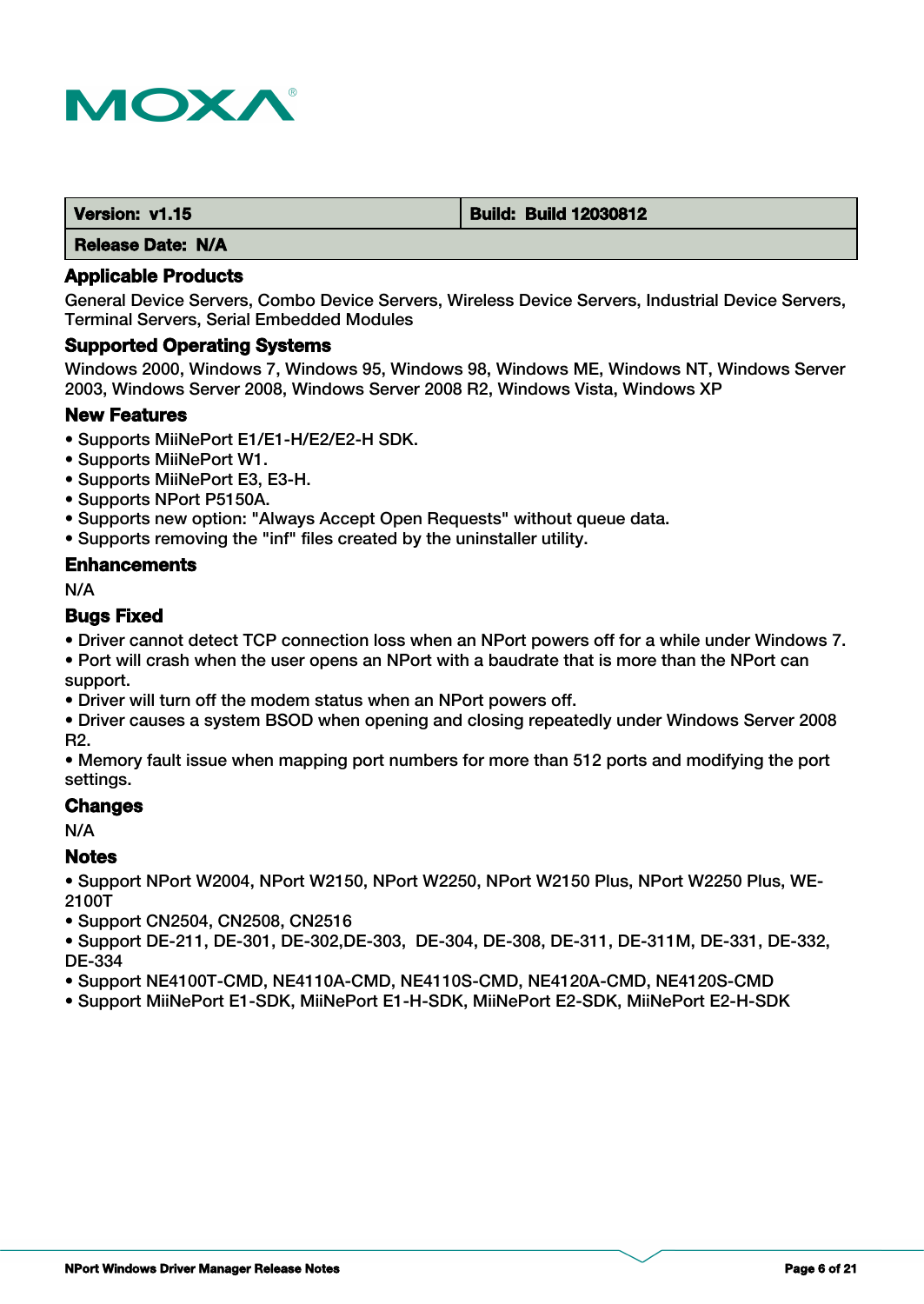

| Version: v1.14           | <b>Build: Build 11051215</b> |
|--------------------------|------------------------------|
| <b>Release Date: N/A</b> |                              |

General Device Servers, Combo Device Servers, Wireless Device Servers, Industrial Device Servers, Terminal Servers, Serial Embedded Modules

#### **Supported Operating Systems**

Windows 2000, Windows 7, Windows 95, Windows 98, Windows ME, Windows NT, Windows Server 2003, Windows Server 2008, Windows Server 2008 R2, Windows Vista, Windows XP

#### **New Features**

- Supports NPort S8458-4S-SC-T.
- Supports NPort 5600 DTL series.

• NPort driver will allow COM ports to be opened on the system even if the port is blocked or if the Ethernet connection is disabled.

#### **Enhancements**

N/A

#### **Bugs Fixed**

• DE-2XX and DE-3XX Series cannot be searched for if the number of devices is more than four.

• NPort devices cannot be found by utility through a wireless network adapter under Windows Vista/7.

• Driver causes a system BSOD by writing to an invalid memory location under Windows Server 2008 64-bit.

• The application will not work properly when logging in as a standard user in a Windows Vista/7 environment. This version will prompt the user to change to an account with administrator rights.

# **Changes**

N/A

#### **Notes**

• Support NPort W2004, NPort W2150, NPort W2250, NPort W2150 Plus, NPort W2250 Plus, WE-2100T

• Support CN2504, CN2508, CN2516

• Support DE-211, DE-301, DE-302,DE-303, DE-304, DE-308, DE-311, DE-311M, DE-331, DE-332, DE-334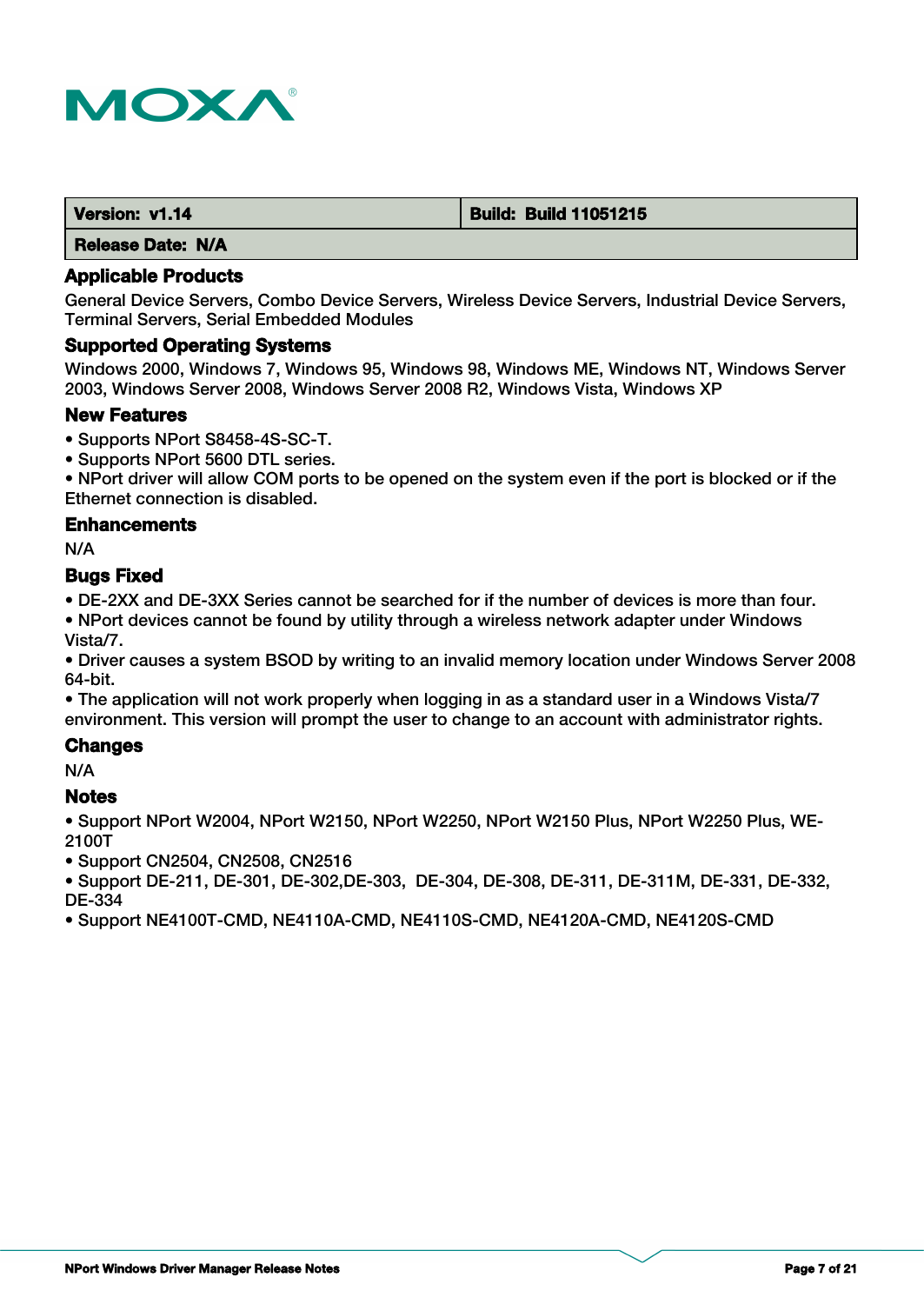

| Version: v1.13 | <b>Build: Build 10042613</b> |
|----------------|------------------------------|
|                |                              |

### **Applicable Products**

General Device Servers, Combo Device Servers, Wireless Device Servers, Industrial Device Servers, Terminal Servers, Serial Embedded Modules

### **Supported Operating Systems**

Windows 2000, Windows 7, Windows 95, Windows 98, Windows ME, Windows NT, Windows Server 2003, Windows Server 2008, Windows Server 2008 R2, Windows Vista, Windows XP

#### **New Features**

- Supports NPort 5110A, 5130A, 5150A.
- Supports NPort 5210A, 5230A, 5250A.
- Supports NPort IA5450A, IA5450AI, IA5150A, IA5150AI, IA5250A, IA5250AI.
- Supports MiiNePort E1-P, E1-H, E2, E2-H.

# **Enhancements**

N/A

# **Bugs Fixed**

N/A

# **Changes**

N/A

# **Notes**

• Support NPort W2004, NPort W2150, NPort W2250, NPort W2150 Plus, NPort W2250 Plus, WE-2100T

• Support CN2504, CN2508, CN2516

• Support DE-211, DE-301, DE-302,DE-303, DE-304, DE-308, DE-311, DE-311M, DE-331, DE-332, DE-334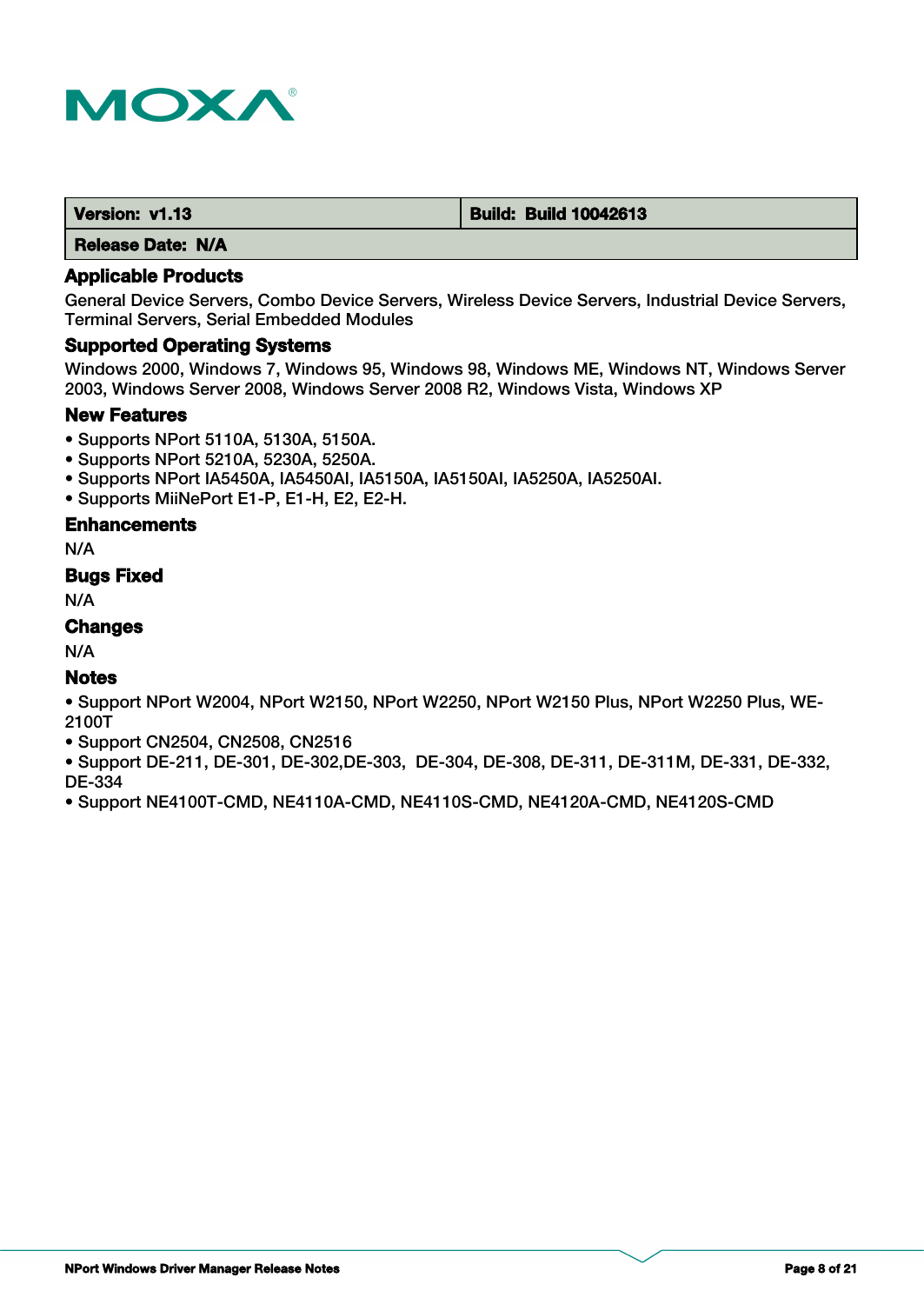

| Version: v1.12           | <b>Build: Build 10031716</b> |
|--------------------------|------------------------------|
| <b>Release Date: N/A</b> |                              |

General Device Servers, Combo Device Servers, Wireless Device Servers, Industrial Device Servers, Terminal Servers, Serial Embedded Modules

### **Supported Operating Systems**

Windows 2000, Windows 7, Windows 95, Windows 98, Windows ME, Windows NT, Windows Server 2003, Windows Server 2008, Windows Server 2008 R2, Windows Vista, Windows XP

#### **New Features**

N/A

#### **Enhancements**

N/A

# **Bugs Fixed**

• Driver disconnection problem when NPort loses its network connection.

• Driver connection problem after hibernation.

#### **Changes**

N/A

# **Notes**

• Support NPort W2004, NPort W2150, NPort W2250, NPort W2150 Plus, NPort W2250 Plus, WE-2100T

- Support CN2504, CN2508, CN2516
- Support DE-211, DE-301, DE-302,DE-303, DE-304, DE-308, DE-311, DE-311M, DE-331, DE-332, DE-334
- Support NE4100T-CMD, NE4110A-CMD, NE4110S-CMD, NE4120A-CMD, NE4120S-CMD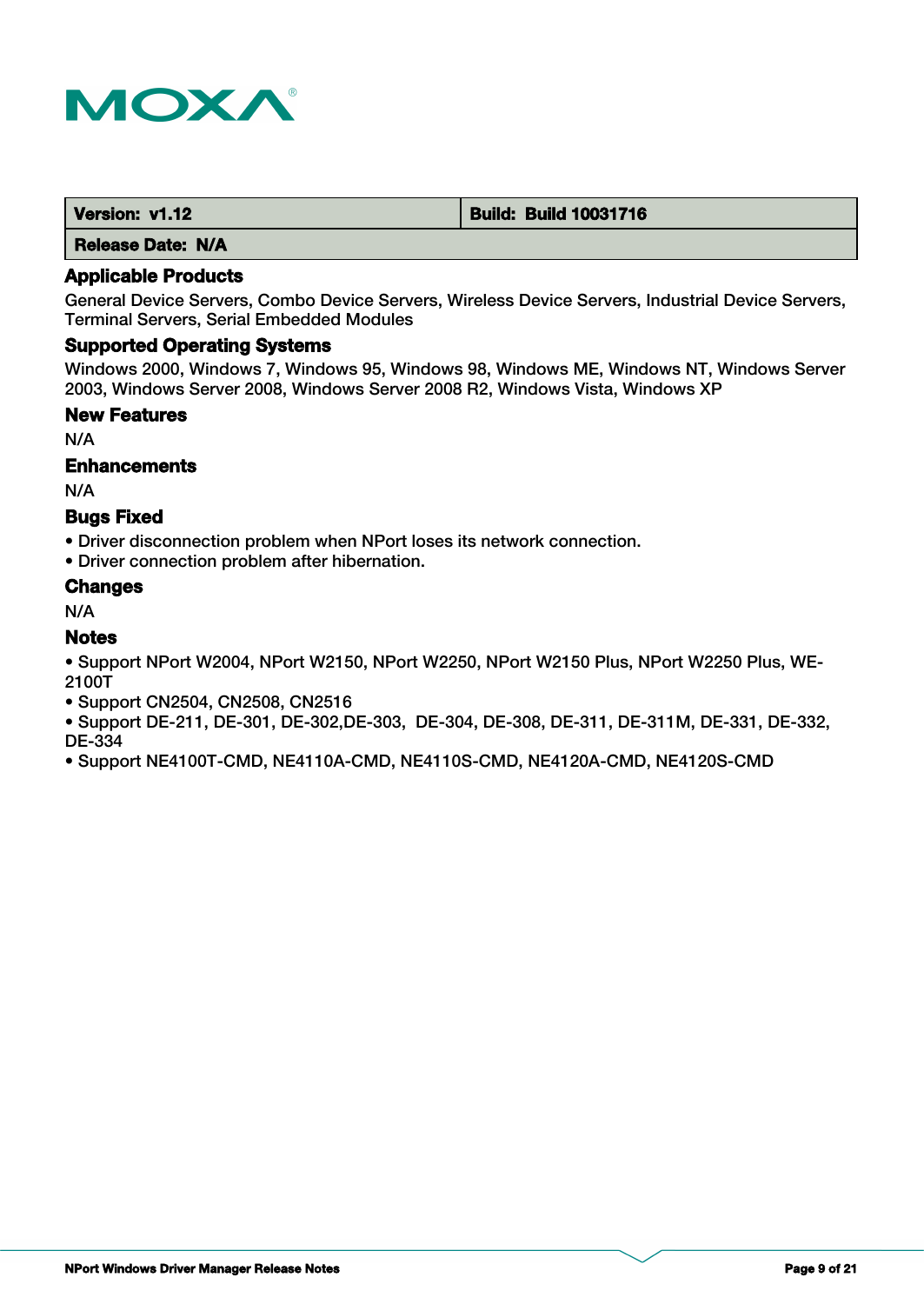

| Version: v1.11 | <b>Build: Build 09100717</b> |
|----------------|------------------------------|
|                |                              |

### **Applicable Products**

General Device Servers, Combo Device Servers, Wireless Device Servers, Industrial Device Servers, Terminal Servers, Serial Embedded Modules

# **Supported Operating Systems**

Windows 2000, Windows 7, Windows 95, Windows 98, Windows ME, Windows NT, Windows Server 2003, Windows Server 2008, Windows Server 2008 R2, Windows Vista, Windows XP

#### **New Features**

- Supports Windows Server 2008 R2.
- Supports Windows 7.

# **Enhancements**

• Improved the latency performance.

#### **Bugs Fixed**

• Shortened the COM port adding time.

# **Changes**

N/A

# **Notes**

• Support NPort W2004, NPort W2150, NPort W2250, NPort W2150 Plus, NPort W2250 Plus, WE-2100T

- Support CN2504, CN2508, CN2516
- Support DE-211, DE-301, DE-302,DE-303, DE-304, DE-308, DE-311, DE-311M, DE-331, DE-332, DE-334
- Support NE4100T-CMD, NE4110A-CMD, NE4110S-CMD, NE4120A-CMD, NE4120S-CMD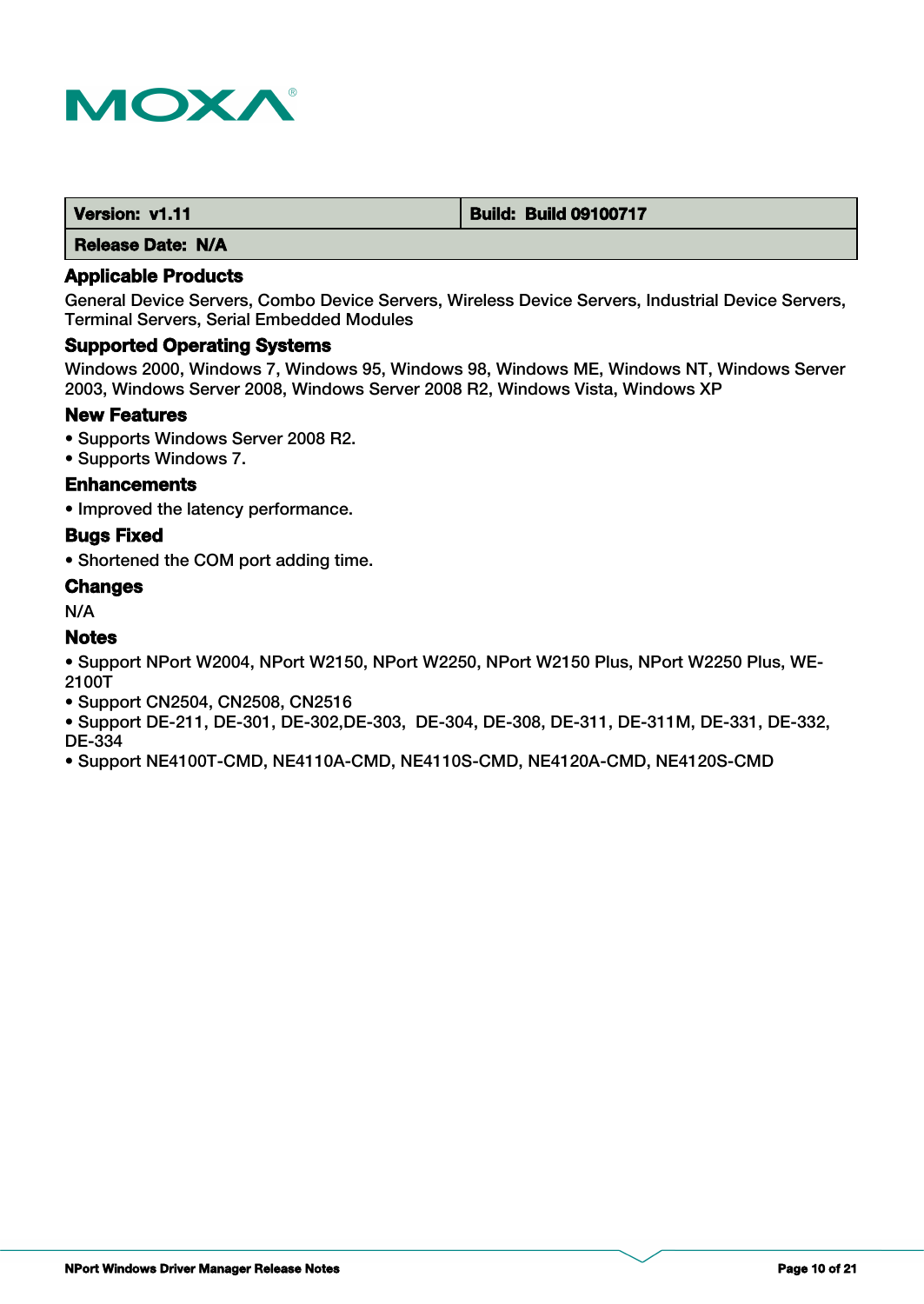

| Version: v1.10 | <b>Build: Build 09042317</b> |
|----------------|------------------------------|
|                |                              |

### **Applicable Products**

General Device Servers, Combo Device Servers, Wireless Device Servers, Industrial Device Servers, Terminal Servers, Serial Embedded Modules

# **Supported Operating Systems**

Windows 2000, Windows 95, Windows 98, Windows ME, Windows NT, Windows Server 2003, Windows Server 2008, Windows Vista, Windows XP

### **New Features**

- Supports MiiNePort E1.
- Supports NPort IA-5250I.
- The main utility adds reading "-f" parameter for new COM port list.

#### **Enhancements**

N/A

# **Bugs Fixed**

• Handle count problem of service.

#### **Changes**

N/A

# **Notes**

- Support NPort W2004, NPort W2150, NPort W2250, NPort W2150 Plus, NPort W2250 Plus
- Support CN2504, CN2508, CN2516
- Support DE-211, DE-301, DE-302,DE-303, DE-304, DE-308, DE-311, DE-311M, DE-331, DE-332, DE-334
- Support NE4100T-CMD, NE4110A-CMD, NE4110S-CMD, NE4120A-CMD, NE4120S-CMD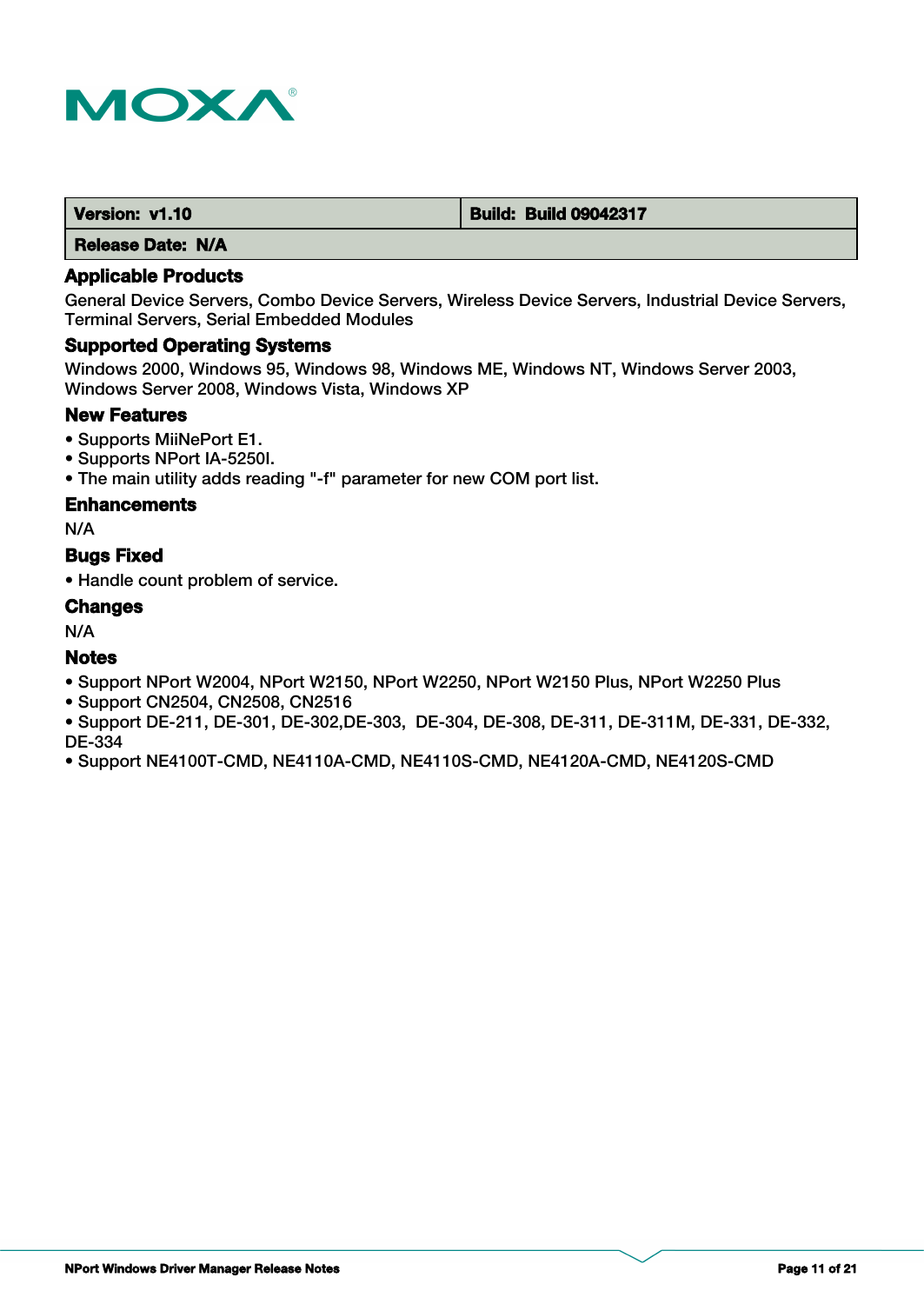

| Version: v1.9 | <b>Build: Build 09020614</b> |
|---------------|------------------------------|
|               |                              |

### **Applicable Products**

General Device Servers, Combo Device Servers, Wireless Device Servers, Industrial Device Servers, Terminal Servers, Serial Embedded Modules, OnCell G3470A-LTE Series, Cellular Modems

#### **Supported Operating Systems**

Windows 2000, Windows 95, Windows 98, Windows ME, Windows NT, Windows Server 2003, Windows Server 2008, Windows Vista, Windows XP

#### **New Features**

• Supports NPort S8000 Series.

#### **Enhancements**

N/A

# **Bugs Fixed**

- Program delay bug when user has two Ethernet cards on their PC.
- Read timeout problem of driver.
- Timer problem in application.
- Write timeout problem in driver.
- Flush bug in driver.

### **Changes**

N/A

# **Notes**

- Support NPort W2004, NPort W2150, NPort W2250, NPort W2150 Plus, NPort W2250 Plus, WE-2100T
- Support CN2504, CN2508, CN2516
- Support DE-211, DE-301, DE-302,DE-303, DE-304, DE-308, DE-311, DE-311M, DE-331, DE-332, DE-334
- Support NE4100T-CMD, NE4110A-CMD, NE4110S-CMD, NE4120A-CMD, NE4120S-CMD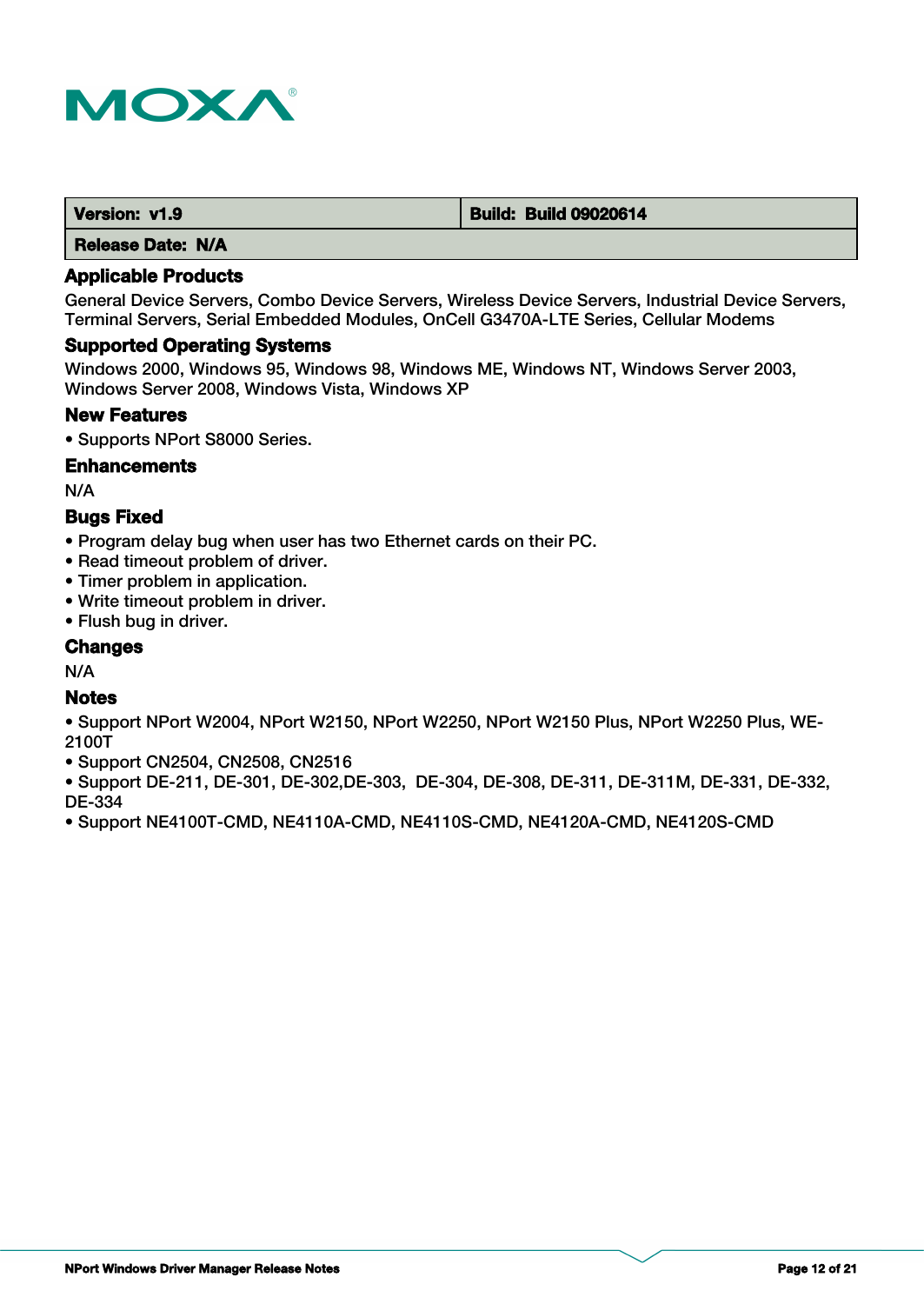

| Version: v1.8 | <b>Build: Build 08052115</b> |
|---------------|------------------------------|
|               |                              |

### **Applicable Products**

General Device Servers, Combo Device Servers, Wireless Device Servers, Industrial Device Servers, Terminal Servers, Serial Embedded Modules, OnCell G3470A-LTE Series, Cellular Modems

#### **Supported Operating Systems**

Windows 2000, Windows 95, Windows 98, Windows ME, Windows NT, Windows Server 2003, Windows Vista, Windows XP

# **New Features**

- Supports IPv6.
- Supports Windows Server 2008.
- Supports Reverse Real COM function.
- Windows XP/2003/Vista/2008 x86 WHQL certified.
- Windows XP/2003/Vista/2008 x64 WHQL certified.

# **Enhancements**

N/A

### **Bugs Fixed**

N/A

# **Changes**

N/A

# **Notes**

• Support NPort W2004, NPort W2150, NPort W2250, NPort W2150 Plus, NPort W2250 Plus, WE-2100T

• Support CN2504, CN2508, CN2516

• Support DE-211, DE-301, DE-302,DE-303, DE-304, DE-308, DE-311, DE-311M, DE-331, DE-332, DE-334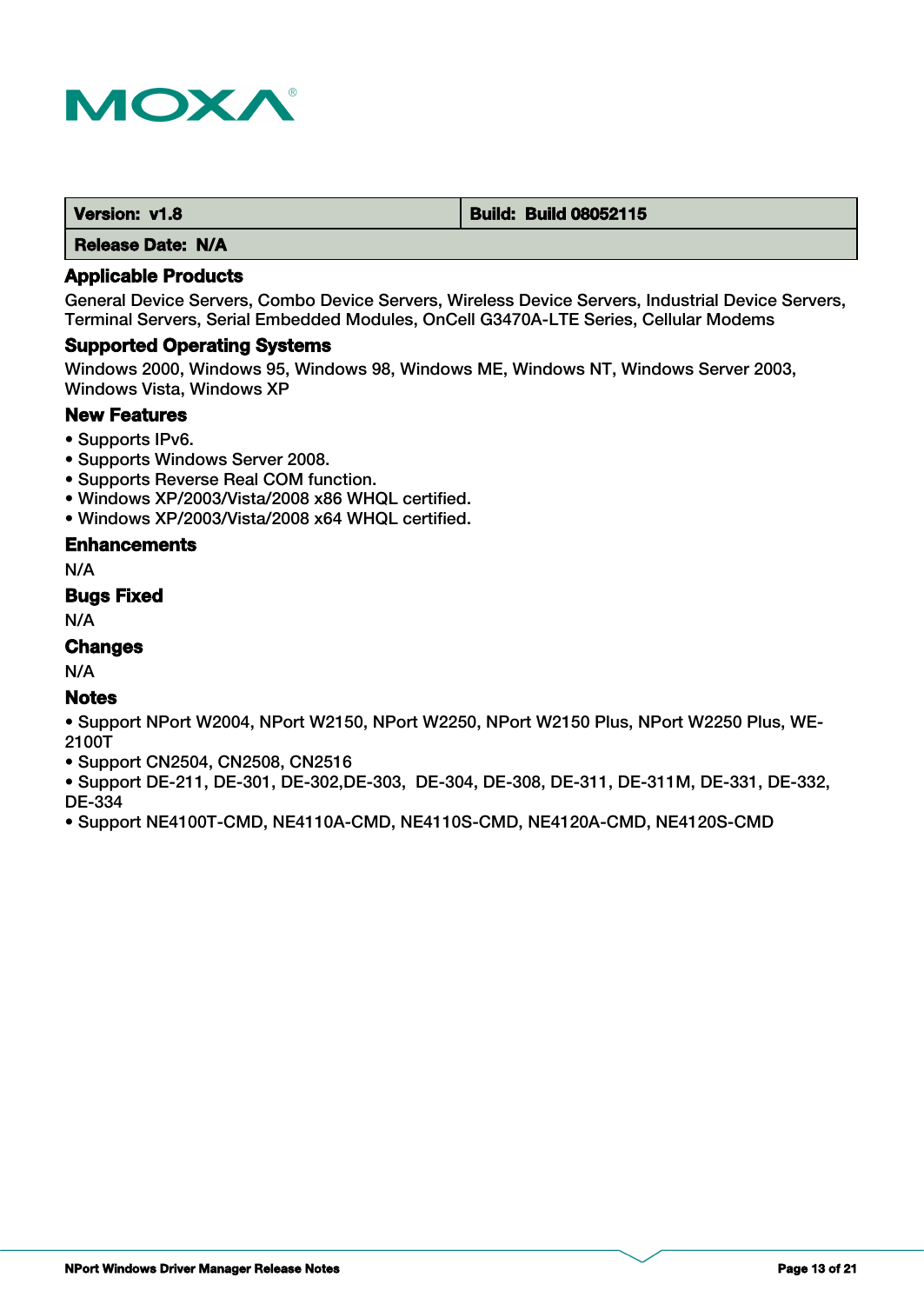

| Version: v1.7 | <b>Build: Build 07101815</b> |
|---------------|------------------------------|
|---------------|------------------------------|

# **Applicable Products**

General Device Servers, Combo Device Servers, Wireless Device Servers, Industrial Device Servers, Terminal Servers, Serial Embedded Modules, OnCell G3470A-LTE Series, Cellular Modems

# **Supported Operating Systems**

Windows 2000, Windows 95, Windows 98, Windows ME, Windows NT, Windows Server 2003, Windows Vista, Windows XP

### **New Features**

- Supports CN2650 Series.
- Supports CN2600-2AC Series.

#### **Enhancements**

N/A

# **Bugs Fixed**

N/A

# **Changes**

N/A

# **Notes**

• Support NPort W2004, NPort W2150, NPort W2250, NPort W2150 Plus, NPort W2250 Plus, WE-2100T

- Support CN2504, CN2508, CN2516
- Support DE-211, DE-301, DE-302,DE-303, DE-304, DE-308, DE-311, DE-311M, DE-331, DE-332, DE-334
- Support NE4100T-CMD, NE4110A-CMD, NE4110S-CMD, NE4120A-CMD, NE4120S-CMD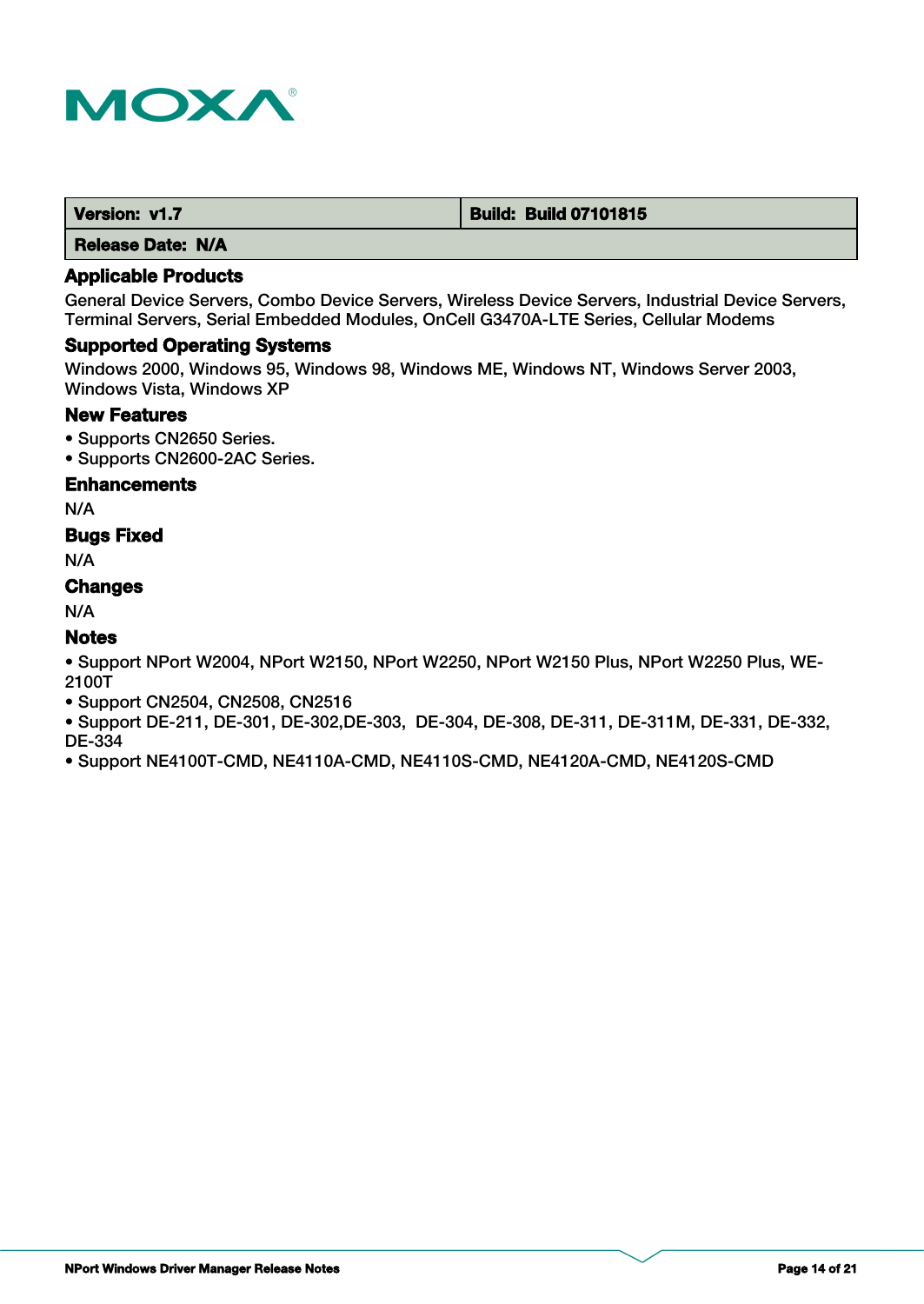

| Version: v1.6 | <b>Build: Build 07082417</b> |
|---------------|------------------------------|
|---------------|------------------------------|

# **Applicable Products**

General Device Servers, Combo Device Servers, Wireless Device Servers, Industrial Device Servers, Terminal Servers, Serial Embedded Modules, OnCell G3470A-LTE Series, Cellular Modems

#### **Supported Operating Systems**

Windows 2000, Windows 95, Windows 98, Windows ME, Windows NT, Windows Server 2003, Windows Vista, Windows XP

#### **New Features**

- Supports Redundant COM.
- Supports up to 4096 COM ports.
- Windows XP/2003/Vista x86 WHQL Certified.
- Windows XP/2003/Vista x64 WHQL Certified.

### **Enhancements**

N/A

# **Bugs Fixed**

N/A

# **Changes**

N/A

# **Notes**

• Support NPort W2004, NPort W2150, NPort W2250, NPort W2150 Plus, NPort W2250 Plus, WE-2100T

• Support CN2504, CN2508, CN2516

• Support DE-211, DE-301, DE-302,DE-303, DE-304, DE-308, DE-311, DE-311M, DE-331, DE-332, DE-334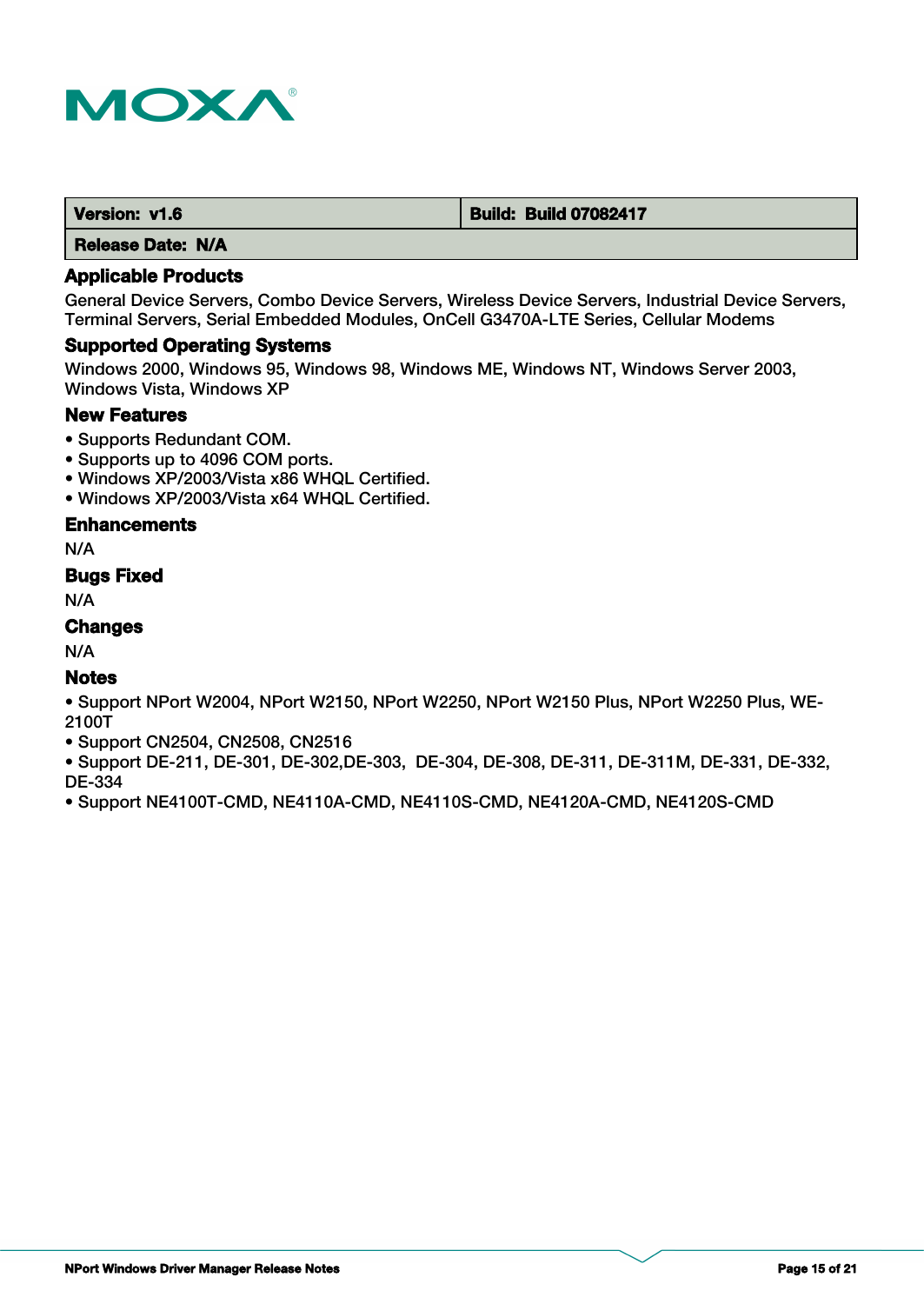

| Version: v1.5 | <b>Build: Build 07052511</b> |
|---------------|------------------------------|
|               |                              |

# **Applicable Products**

General Device Servers, Combo Device Servers, Wireless Device Servers, Industrial Device Servers, Terminal Servers, Serial Embedded Modules, OnCell G3470A-LTE Series, Cellular Modems

# **Supported Operating Systems**

Windows 2000, Windows 95, Windows 98, Windows ME, Windows NT, Windows Server 2003, Windows Vista, Windows XP

### **New Features**

• Supports FQDN function.

#### **Enhancements**

N/A

# **Bugs Fixed**

N/A

# **Changes**

N/A

# **Notes**

• Support NPort W2004, NPort W2150, NPort W2250, NPort W2150 Plus, NPort W2250 Plus

• Support CN2504, CN2508, CN2516

• Support DE-211, DE-301, DE-302,DE-303, DE-304, DE-308, DE-311, DE-311M, DE-331, DE-332, DE-334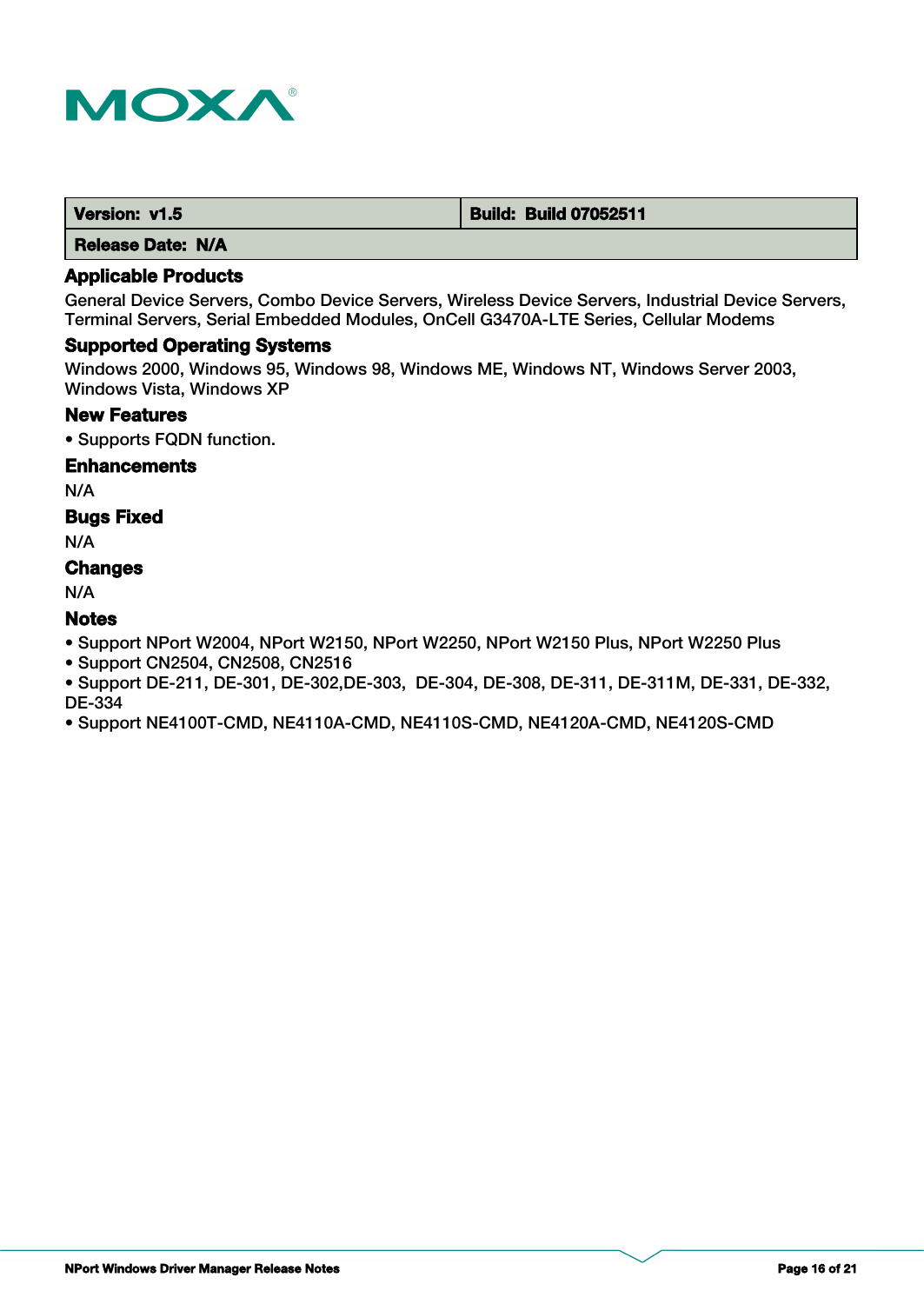

| Version: v1.4 | <b>Build: Build 07051615</b> |
|---------------|------------------------------|
|---------------|------------------------------|

# **Applicable Products**

General Device Servers, Combo Device Servers, Wireless Device Servers, Industrial Device Servers, Terminal Servers, Serial Embedded Modules, OnCell G3470A-LTE Series, Cellular Modems

#### **Supported Operating Systems**

Windows 2000, Windows 95, Windows 98, Windows ME, Windows NT, Windows Server 2003, Windows Vista, Windows XP

# **New Features**

- Supports Windows Vista x86/x64.
- Supports NPort 6610-8, 6610-16, 6610-32, 6650-32.

# **Enhancements**

N/A

# **Bugs Fixed**

N/A

#### **Changes**

N/A

# **Notes**

- Support NPort W2004, NPort W2150, NPort W2250, NPort W2150 Plus, NPort W2250 Plus
- Support CN2504, CN2508, CN2516
- Support DE-211, DE-301, DE-302,DE-303, DE-304, DE-308, DE-311, DE-311M, DE-331, DE-332, DE-334
- Support NE4100T-CMD, NE4110A-CMD, NE4110S-CMD, NE4120A-CMD, NE4120S-CMD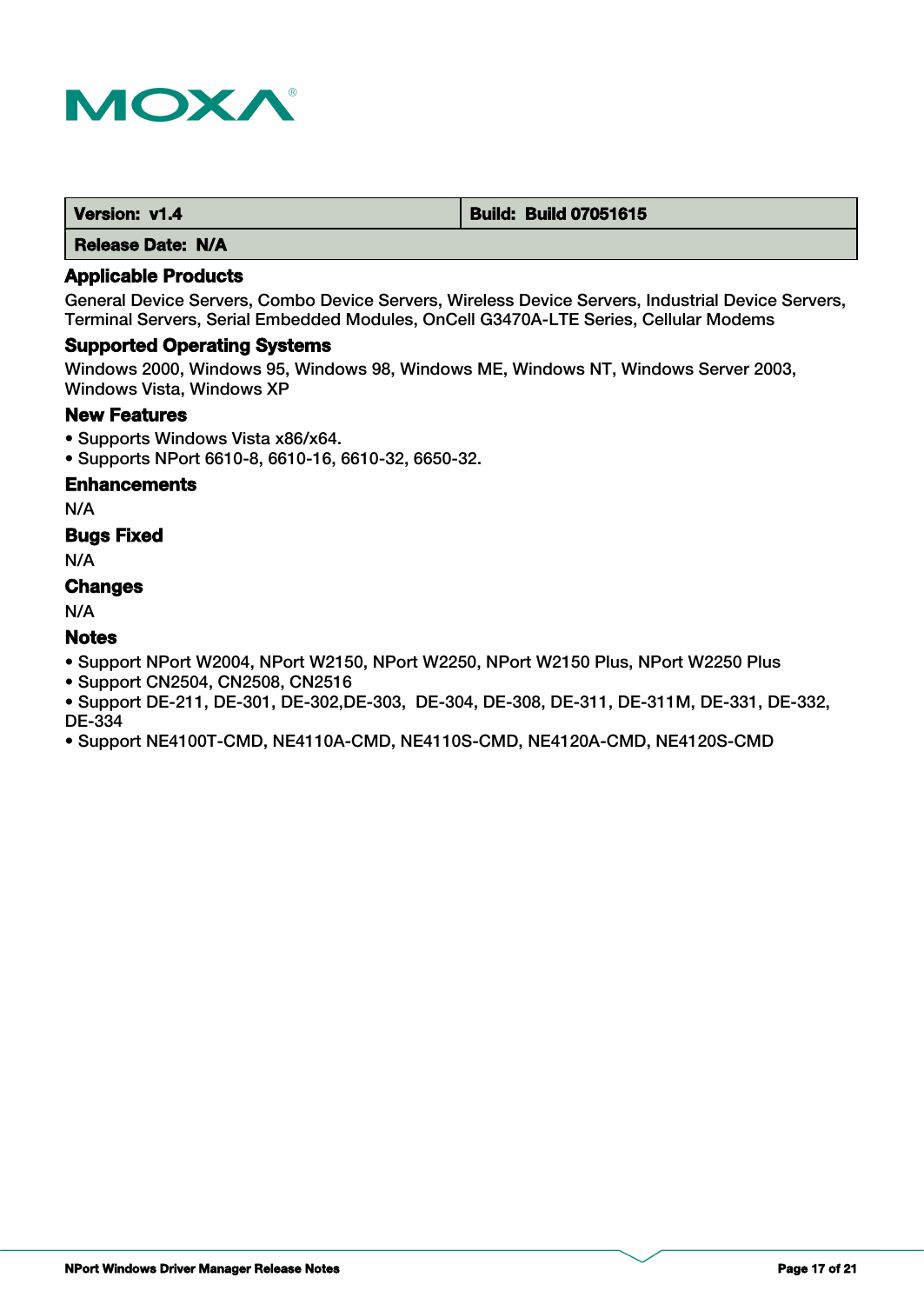

| Version: v1.3     | <b>Build: N/A</b> |
|-------------------|-------------------|
| Release Date: N/A |                   |

General Device Servers, Combo Device Servers, Wireless Device Servers, Industrial Device Servers, Terminal Servers, Serial Embedded Modules, OnCell G3470A-LTE Series, Cellular Modems

# **Supported Operating Systems**

Windows 2000, Windows 95, Windows 98, Windows ME, Windows NT, Windows Server 2003, Windows XP

# **New Features**

N/A

#### **Enhancements**

N/A

#### **Bugs Fixed**

• Fixed sorting of "COM Port" and "IP Address" columns in NPort Driver Manager.

• Fixed read data lost.

#### **Changes**

• Changed default value of "Network Timeout" to 5000 ms, and its range to 500 ms - 20 sec.

#### **Notes**

• Support NPort W2004, NPort W2150, NPort W2250

- Support CN2504, CN2508, CN2516
- Support DE-211, DE-301, DE-302,DE-303, DE-304, DE-308, DE-311, DE-311M, DE-331, DE-332, DE-334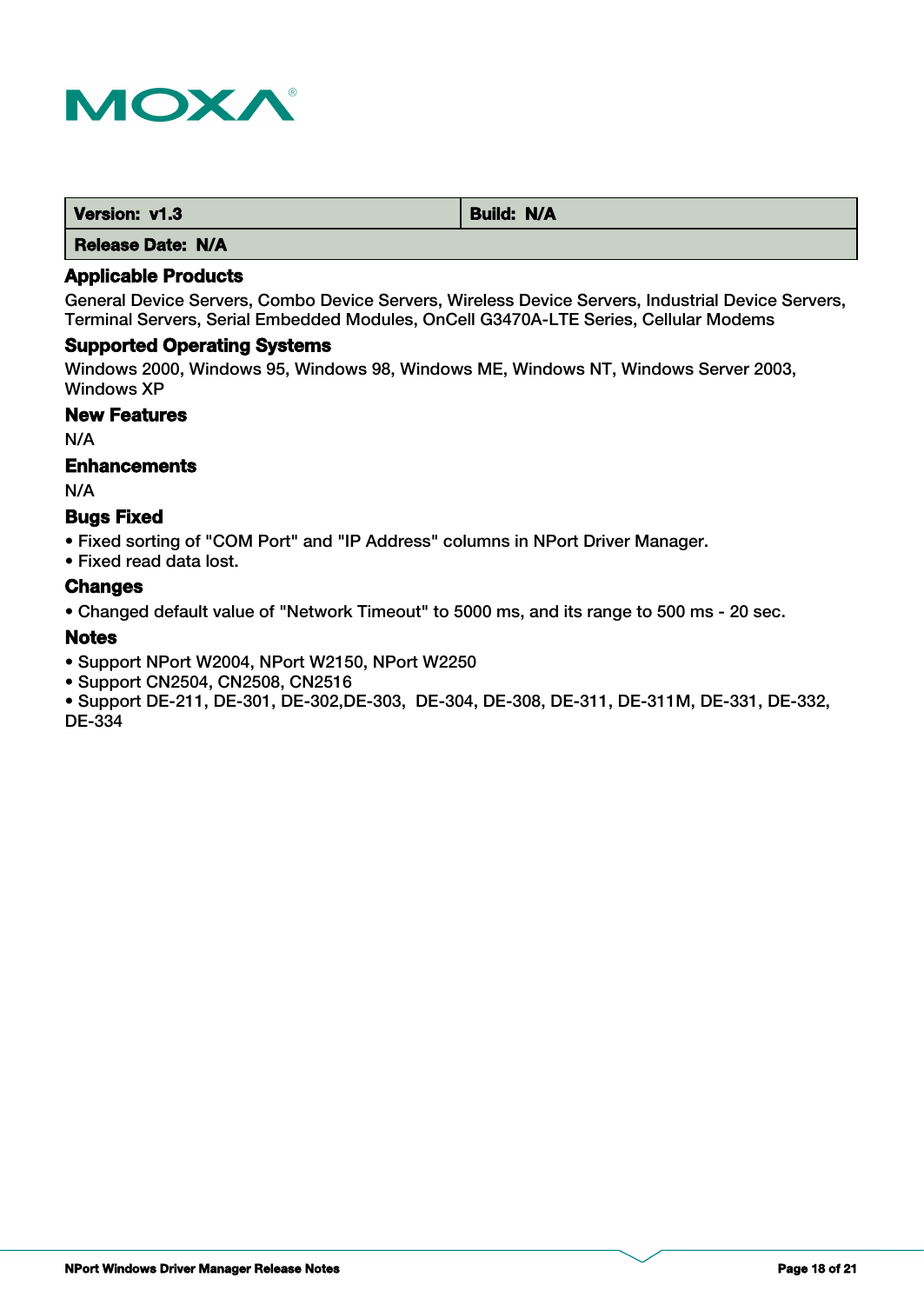

| Version: v1.2 | <b>Build: N/A</b> |
|---------------|-------------------|
| ----          |                   |

# **Applicable Products**

General Device Servers, Combo Device Servers, Wireless Device Servers, Industrial Device Servers, Terminal Servers, Serial Embedded Modules, OnCell G3470A-LTE Series, Cellular Modems

# **Supported Operating Systems**

Windows 2000, Windows 95, Windows 98, Windows ME, Windows NT, Windows Server 2003, Windows XP

### **New Features**

• Added security option into Windows 2000/XP/2003 driver for NPort 6000.

#### **Enhancements**

N/A

# **Bugs Fixed**

N/A

# **Changes**

N/A

# **Notes**

- Support NPort W2004, NPort W2150, NPort W2250
- Support CN2504, CN2508, CN2516

• Support DE-211, DE-301, DE-302,DE-303, DE-304, DE-308, DE-311, DE-311M, DE-331, DE-332, DE-334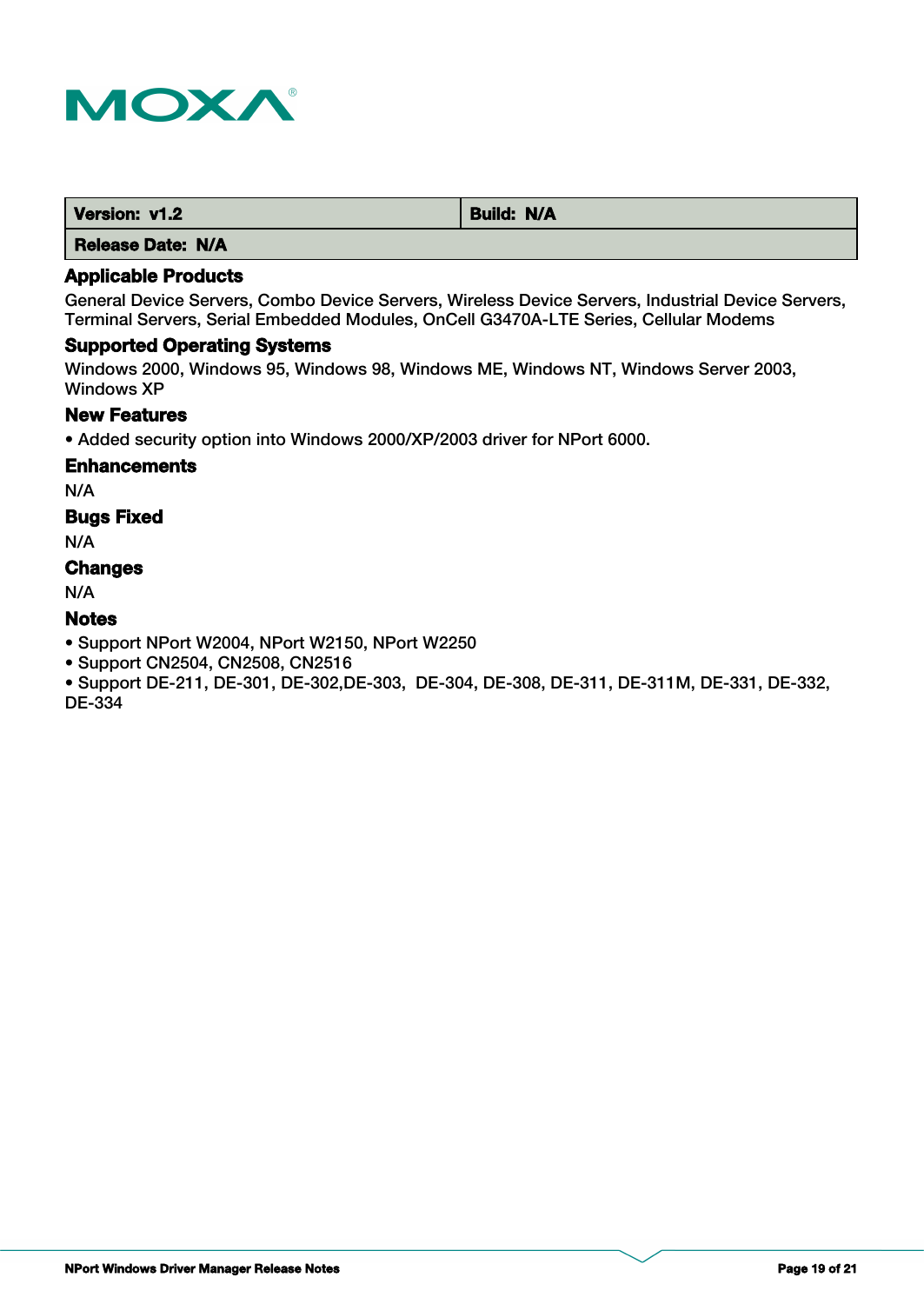

| Version: v1.1 | <b>Build: N/A</b> |
|---------------|-------------------|
|               |                   |

# **Applicable Products**

General Device Servers, Combo Device Servers, Wireless Device Servers, Industrial Device Servers, Terminal Servers, Serial Embedded Modules

# **Supported Operating Systems**

Windows 2000, Windows 95, Windows 98, Windows ME, Windows NT, Windows Server 2003, Windows XP

# **New Features**

- Supports NPort IA Series.
- Supports Windows x64.

### **Enhancements**

N/A

# **Bugs Fixed**

• Driver Manager incorrectly detected new COM ports after COM ports were removed.

#### **Changes**

N/A

### **Notes**

- Support NPort W2004, NPort W2150, NPort W2250
- Support CN2504, CN2508, CN2516
- Support DE-301, DE-302,DE-303, DE-304, DE-308, DE-311M, DE-331, DE-332, DE-334